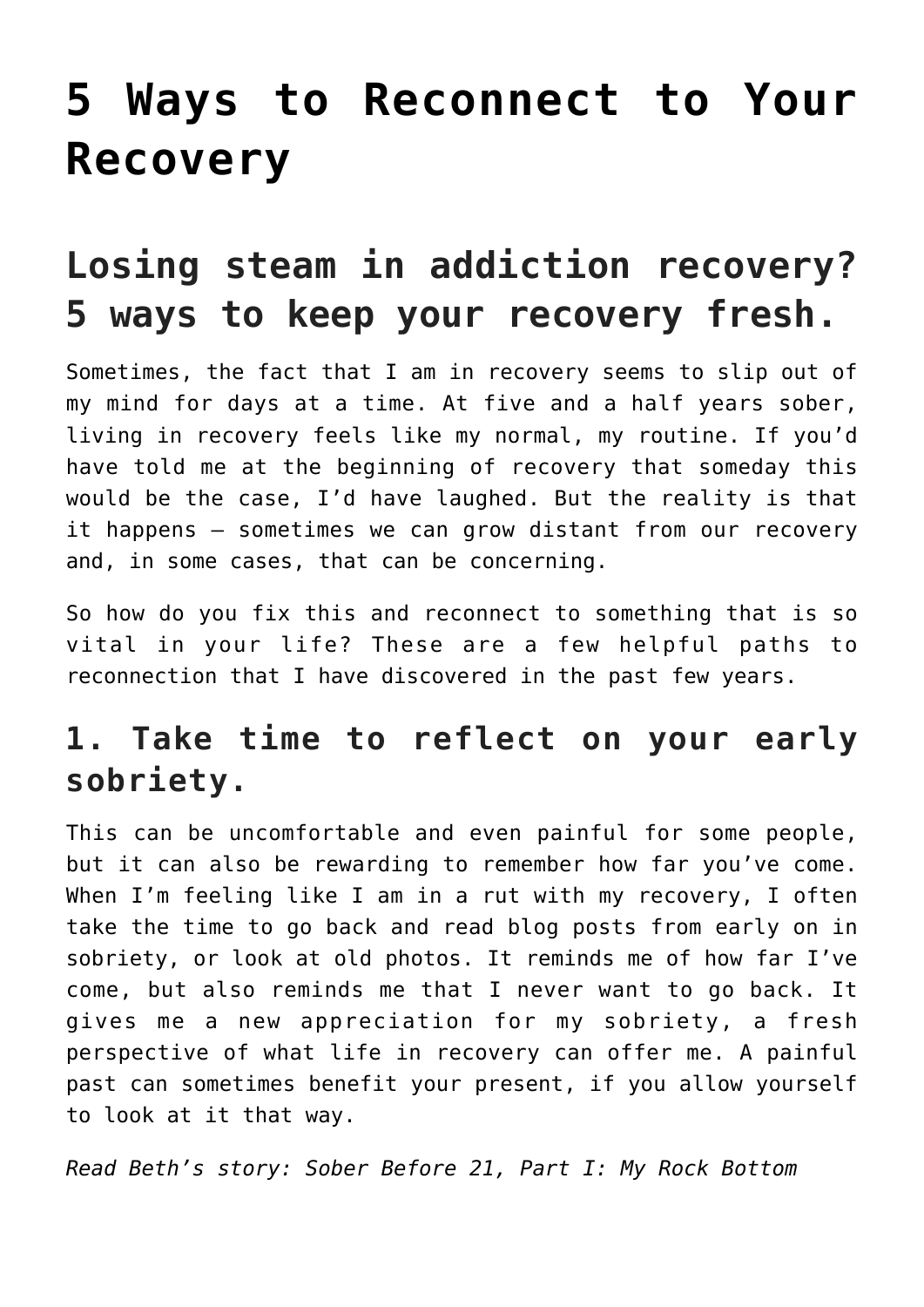## **2. Give back and offer assistance to those in early recovery.**

Nothing takes me back to those early days quite like talking to someone who is going through it themselves. I try to always make myself open and available for people to talk to because I like helping them feel less alone. But I think I tend to forget that being open is also helpful for me. When you are able to take difficult things you have been through and offer hope to others going through the same, it opens up the doors to gratefulness and hope. Helping another person has a way of breathing the life back into your own recovery because you can see that your story can make a difference for someone else.

### **3. Connect (or reconnect) with peers.**

When I begin to feel distant from my recovery, I often realize that I haven't spent much time with peers, with people who know what recovery is like and how it can sometimes feel. Naturally, this makes me feel somewhat isolated and I begin to pull away from talking about recovery, leading me to feel a lack of connection to it. But when I have those [connections](https://www.workithealth.com/blog/sober-friends-quit-drinking) [with similar people](https://www.workithealth.com/blog/sober-friends-quit-drinking) in my life, I find I feel more in tune with my thoughts and emotions regarding recovery. It always feels good to find people who understand you because they have been where you are. When you find those people, hold onto them tightly.

#### **4. Read, read, read.**

In the age of the internet, there is a plethora of information about sobriety and recovery, in addition to good old books. If you're not really in a mood or place where you feel open to talking about your recovery, reading is the next best thing. It allows you to connect with others and realize that you are not the only one feeling certain emotions and frustrations. Some articles or books may compel you to [speak up about your](https://www.workithealth.com/blog/stories-of-recovery-why-they-matter)